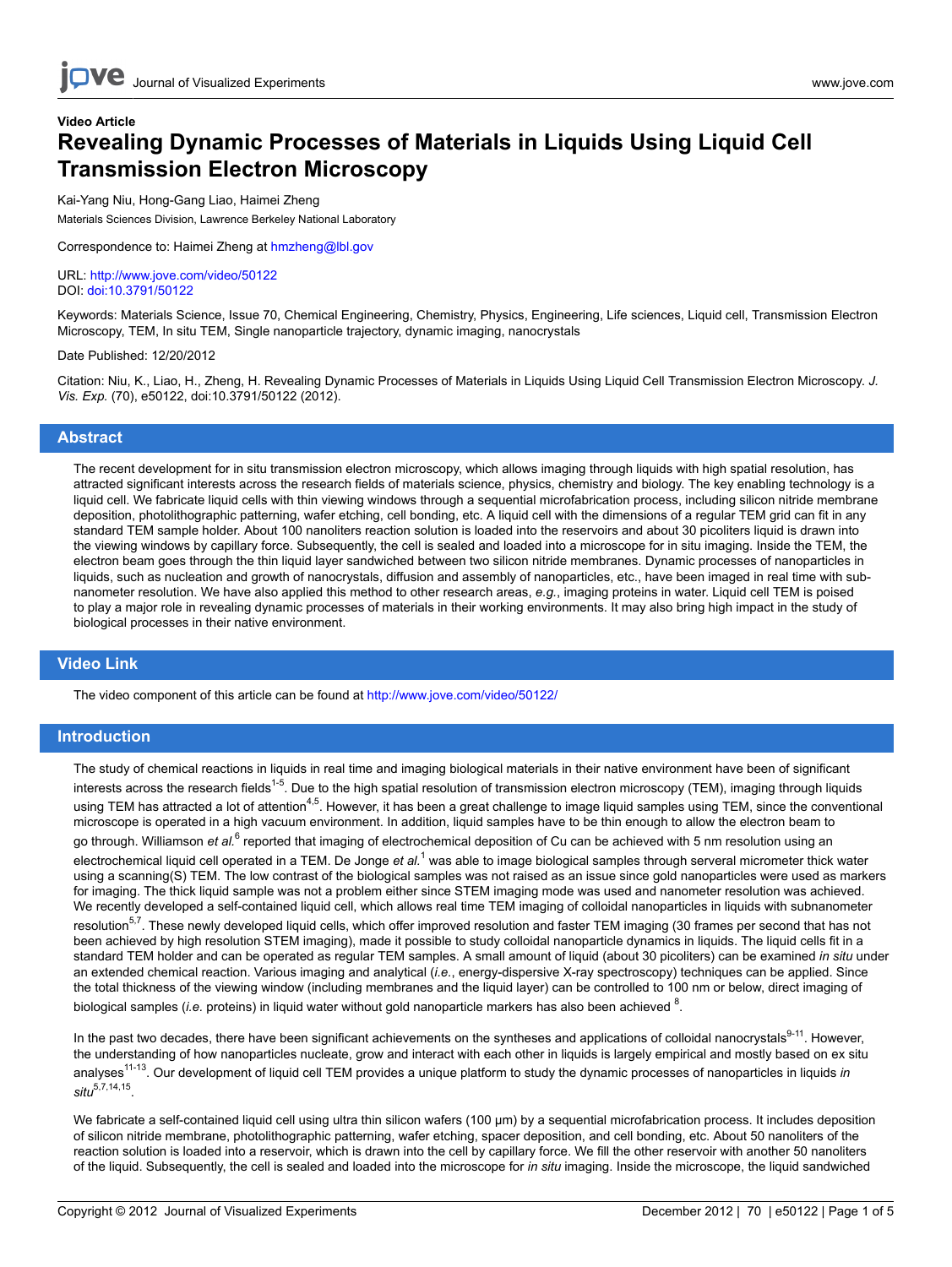**Dve** [Journal of Visualized Experiments](http://www.jove.com) [www.jove.com](http://www.jove.com)

between two silicon nitride membranes (total about 30 picoliters) can be examined. When the electron beam passes through the thin liquid layer, dynamic processes of nanoparticles in liquids can be monitored in real time. Nucleation and growth of nanoparticles can be induced by the electron beam in some cases<sup>5,7</sup> or reactions can be triggered by an external heating source<sup>14,16</sup>. When the electron beam damage is of a concern, low electron beam current (dose) should be used.

Since liquid cells are fabricated from silicon microfabrication processes and in large batches, variations in membrane or liquid thickness among individual liquid cells can be smal<sup>i6</sup>. Any researcher who has basic microfabrication training can successfully make liquid cells. The liquid handling technique and *in situ* TEM operation can also be mastered after practice. It is noted that besides using silicon nitride membranes as the viewing windows, other materials such as silicon dioxide, silicon or carbon (including graphene) can be used as the membrane window as well<sup>17-19</sup>. Since our liquid cells using small viewing windows, *i.e.*, 1 x 50 μm, no bulging of the membranes has been observed. And, the liquid cell is also robust to operate, *i.e.* below 1% of liquid cells have broken windows during the experiments. In addition, thickness of the liquid layer can also be flexibly tuned by changing the thickness of the deposited indium spacer. During sample preparation, a sealed liquid cell can maintain liquids for several days with no leakage. The small amount of liquid can be examined for several hours under the electron beam, which allows the study of an extended chemical reaction in real time.

So far, we have visualized many unique dynamic processes of nanoparticles in liquids, for example, growth and coalescence of Pt nanoparticles<sup>5,15</sup>, diffusion of nanoparticles in thin liquids<sup>20,21</sup>, growth fluctuation of Bi nanoparticles<sup>14</sup>, and growth of Pt<sub>3</sub>Fe nanorods from

nanoparticle building blocks<sup>7</sup>, etc. In addition, we have also applied this method to other areas, e.g., imaging proteins in liquid water with 2.7 nm resolution<sup>8</sup>. In summary, our liquid cell TEM technique has been proven to be a very valuable development for the study of a wide range of fundamental issues in materials science, physics, chemistry and biology. We believe there is still large room for future technical advances and applications of the liquid TEM and it will certainly be a high impact on a broad spectrum of scientific research.

### **Protocol**

### **1. Microfabrication of Liquid Cells**

- 1. Prepare silicon wafers (p-doped, 100 μm in thickness and 4 inches in diameter) and clean the wafers using a standard wafer bath cleaning procedure.
- 2. Deposit low-stress silicon nitride thin films (20 nm in thickness) on both sides of the silicon wafers by low-pressure chemical vapor deposition (LPCVD) method. A custom developed recipe is used for the deposition, which allows the growth of silicon-rich nitride (SiN<sup>x</sup> , x<4/3).
- 3. Fabricate the bottom chip (2.6 × 2.6 mm; 3 mm in diameter) with a viewing window (1 × 50 µm) and the top chip (2.6 × 2.6 mm; 3 mm in diameter) with a viewing window (1 × 50 µm) and two reservoirs (0.6 × 1.2 × 0.1 mm) by following a sequence of standard fabrication processes, including photolithographic patterning, plasma etching of the SiN<sub>x</sub> membrane (using SF<sub>6</sub> as the active gas), KOH wet etching of the exposed silicon wafer, etc. We use the most common photolithographic process, such as spin coating of a photoresist (positive photoresist with spin speed of 3,000 rpm for 1 min; the thickness of the photoresist is roughly 1 μm), UV exposure under the Cr mask of liquid cells, lithographic patterning using developer and fixer (deionized water), etc. There are different choices of the photoresist for spin coating and the developer for patterning. And, the corresponding parameters for the processes may also vary. Since features of the pattern are relatively large (hundreds of μm or larger), the process is easy to be accomplished. The KOH solution is prepared by dissolving potassium hydroxide power into deionized water with the potassium hydroxide:water weight ratio of 1:2. The KOH solution is maintained at 80 °C during etching. An etching rate of 1 μm per min can be achieved. SiN<sub>x</sub> membrane is an ideal protective mask for KOH etching of silicon. Since etching lines are used, individual chips are connected with thin lines of etched wafer after KOH etching. Pieces of chips can be easily separated from the wafer using sharp tweezers for subsequent processes. No dicing process is needed.
- 4. Deposit indium spacer on the flat side of the bottom chip. First, do lithographic patterning of the chips by following the similar process in 1.3. To assist handling of the chips, stick individual chips (can be a piece of several chips) on a thin glass sheet using photoresist and let it air dry for 5 mins before spin coating, UV exposure, etc. Second, clean the patterned chips by O<sub>2</sub> plasma cleaning at 50 Watts for 1 min; Third, deposit indium thin film with the thickness of 100 nm on the chip by using an evaporator; Third, lift-off process is carried out to generate the indium spacer.
- 5. Bond the bottom and top chips together. We first align two silicon nitride viewing windows of the bottom and top chips under an optical microscope and apply a pressure of about 0.1 MPa by using a clamp. It requires practice in order to precisely align the windows on top of each other. Subsequently, liquids cells are baked in a vacuum oven at 120 °C for 1 hr. Lastly, we collect the cells and store the as-prepared cells in a vacuum desiccator for future usage.

The whole fabrication process is shown in **Figure 1**. We conduct all the fabrication processes at the Nanofabrication Lab of the University of California, Berkeley.

## **2. Preparation of Reaction Solutions**

We prepare the reaction solutions for the growth  $Pt_3Fe$  nanorods as an example. Platinum (II) acetylacetonate (20 mg/ml) and Iron (II) acetylacetonate (20 mg/ml) were dissolved in a solvent mixture of pentadecane and oleylamine (7:3 vol/vol) or a mixture of pentadecane, oleylamine, and oleic acid (6:3:1 vol/vol/vol) is used for the comparison of surfactant effects.

## **3. Load Reaction Solutions**

1. About 50 nl of reaction solution is loaded into one of the reservoirs in a liquid cell by using a syringe and Teflon nanotubes (purchased from Cole-Parmer, IL). Then, the other reservoir is filled in the same manner.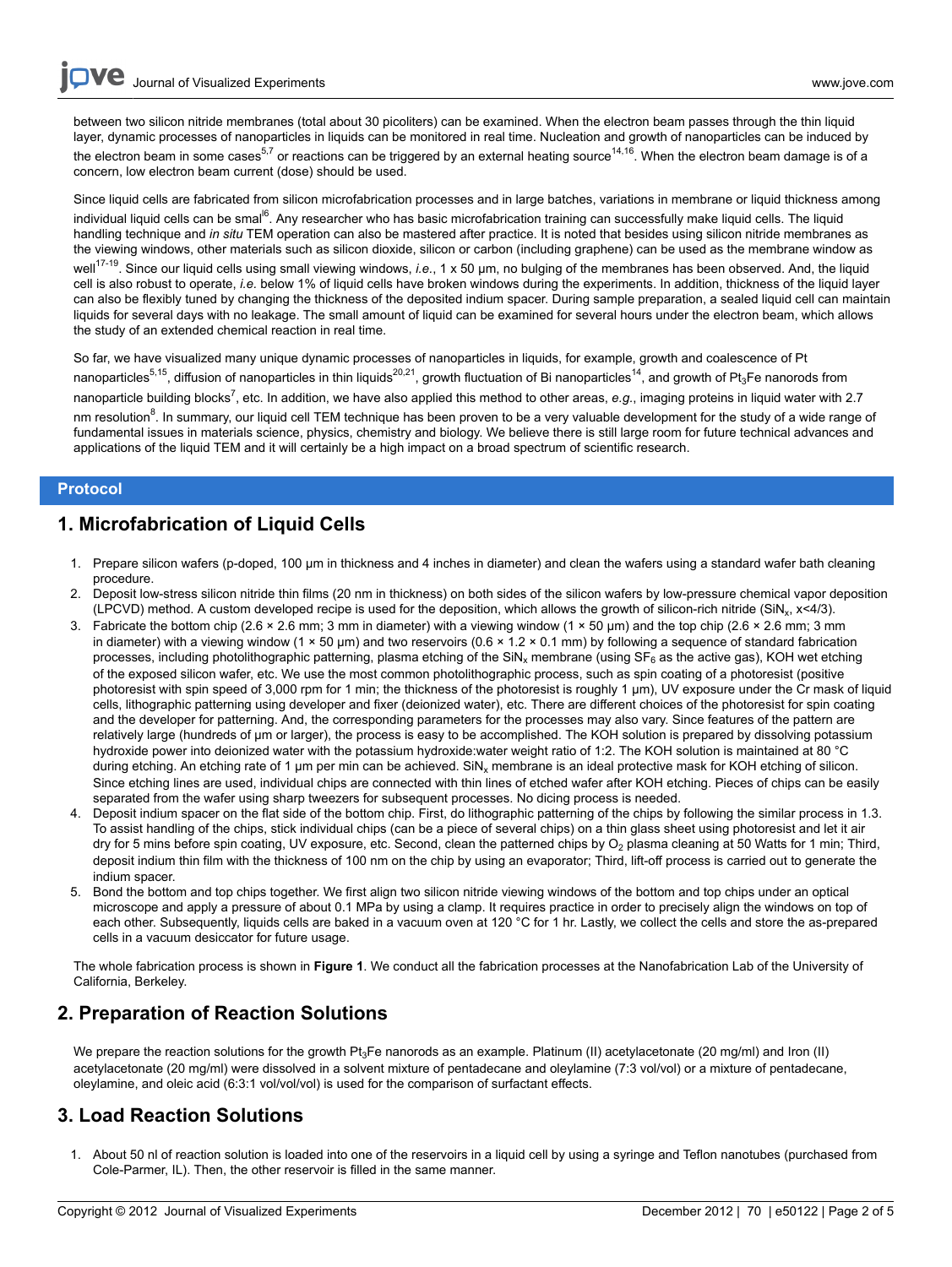**Ove** [Journal of Visualized Experiments](http://www.jove.com) [www.jove.com](http://www.jove.com)

- 2. About 30 pl of the reaction solution is drawn into the cell by capillary force and forms a liquid layer (~100 nm) sandwiched between two silicon nitride membranes in the viewing window.
- 3. The liquid cell is subsequently sealed using a thin copper cover (~50 μm TEM grid with single slot 0.6 mm diameter hole, which was purchased from Tedd Pella, Inc.). Vacuum grease was applied on one-side of the cover and epoxy was used to seal the edge of the liquid cell. The total thickness of the final liquid cell is about 250-300 μm.

## **4. Load Liquid Cells into TEM**

- 1. A JEOL 3010 TEM operated at 300 kV and a FEI monochromated F20 UT Tecnai operated at 200 kV are used for *in situ* imaging.
- 2. The liquid cell is loaded into the microscope as a standard TEM sample for imaging.

# **5. Real Time TEM Imaging**

- <sup>1.</sup> Tune the microscope to a perfect high resolution TEM imaging condition, and a beam current density of 1-8 × 10<sup>5</sup> A/m<sup>2</sup> is maintained during the real-time imaging.
- 2. For PtFe system, nucleation and growth of the nanoparticles can be initiated by casting the electron beam on the liquid layer.
- 3. VirtualDub software combined with Gatan DigitalMicrograph software is utilized to record the nanoparticle dynamics.

### **Representative Results**

By using liquid cell TEM method, we have visualized the solution growth of Pt<sub>3</sub>Fe nanorods from nanoparticle building blocks. Figure 2 shows sequential images depicting the growth trajectory of a Pt<sub>3</sub>Fe nanorod in different solution conditions. False coloring process using Photoshop was employed to highlight the nanoparticles.

When the solvent mixture of pentadecane and oleylamine (7:3 vol/vol) was used, three distinct stages of growth can be identified (**Figure 2A**). Firstly, many small nanoparticles are formed when the Pt and Fe precursors are reduced by electron beam irradiation. Some of them grow by monomer attachment; others undergo coalescence. Secondly, short nanoparticle chains are formed via nanopaticle interactions. Thirdly, the asformed short nanoparticles chains act as building blocks to form relatively long winding nanoparticle chains. When a mixture of pentadecane, oleylamine, and oleic acid (6:3:1 vol/vol/vol) was used, winding nanoparticle chains are formed first, and then the nanoparticle chains straighten and form single-crystalline nanorods within a short period of time (**Figure 2B**).

In summary, we have shown the formation of single crystal nanorods via the growth of winding polycrystalline nanoparticle chains from shape-directed nanoparticle attachment followed by the straightening, orientation and shape corrections of the building blocks. Statistics and quantification of nanoparticle dynamics from the real-time imaging are of great significance to the understanding and control of hierarchical nanomaterials growth and self-assembly for functional devices<sup>7</sup>.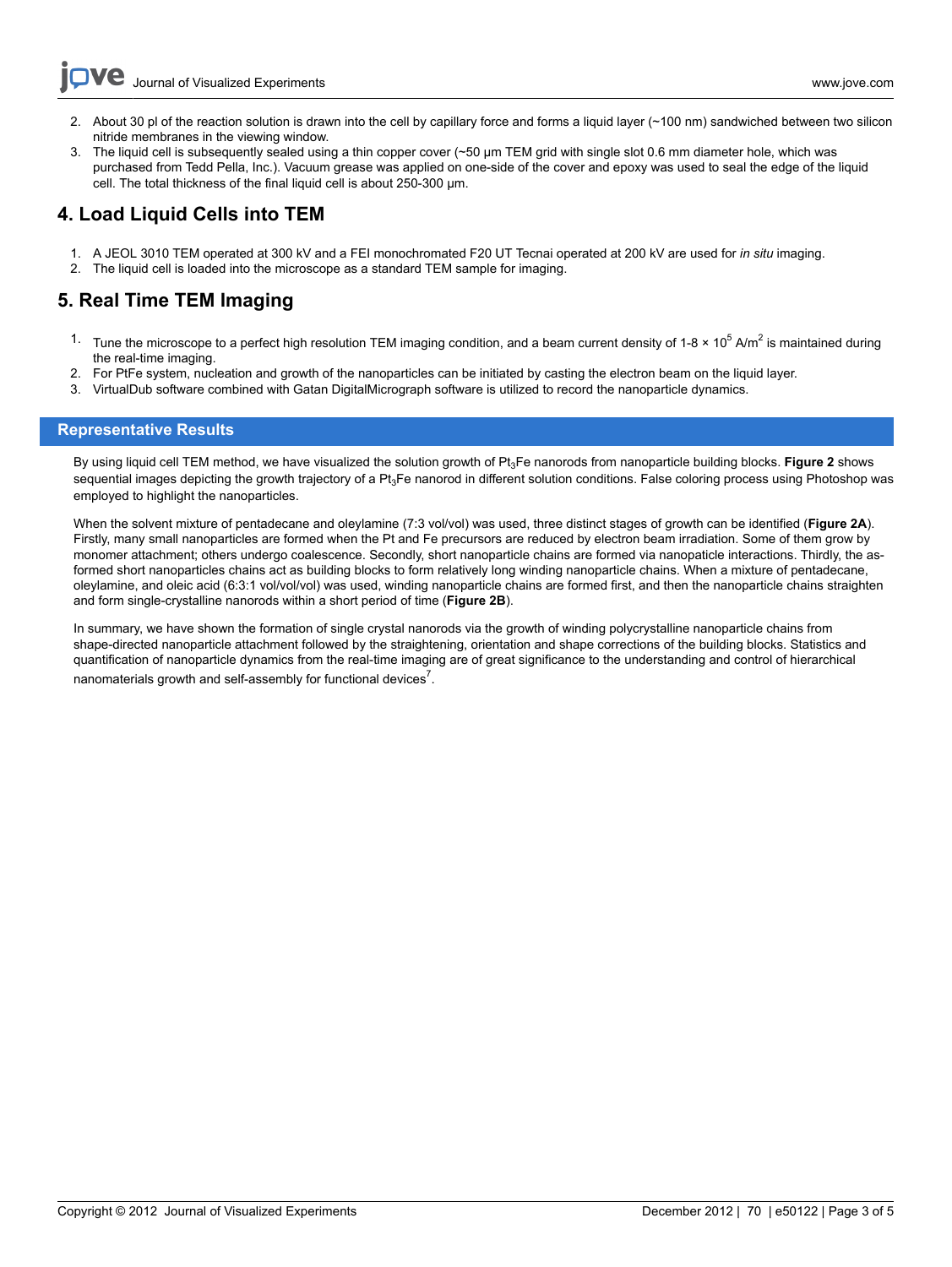

**Figure 1.** Overview of the microfabrication process of liquid cells. (I) Deposit silicon nitride membranes on both sides of the silicon wafer; (II) Fabricate the viewing window and reservoirs by photolithographic patterning and etching; (III) Deposit indium spacer on the flat side of the bottom chip; (IV) Bond the bottom and top chips together with a clamp.



Figure 2. The growth of Pt<sub>3</sub>Fe nanorods in a liquid cell during the exposure to electron beam. (A) Sequential TEM images showing the evolution from the initial nucleation and growth in the molecular precursor solution to a later stage of nanowire formation by shape-directed nanoparticle attachment. A solvent mixture of pentadecane and oleylamine (7:3 vol/vol) was used. (**B**) Formation of twisted Pt3Fe nanorods and the subsequent straightening process. (a) Sequential TEM images of the growth of a short Pt<sub>3</sub>Fe nanorod. (b) Sequential TEM images showing the growth of a long Pt3Fe nanorod. A solvent mixture of pentadecane, oleylamine, and oleic acid (6:3:1 vol/vol/vol) was used. In both (**A**) and (**B**), time is displayed as min:sec, and the initial time is arbitrary<sup>7</sup>.